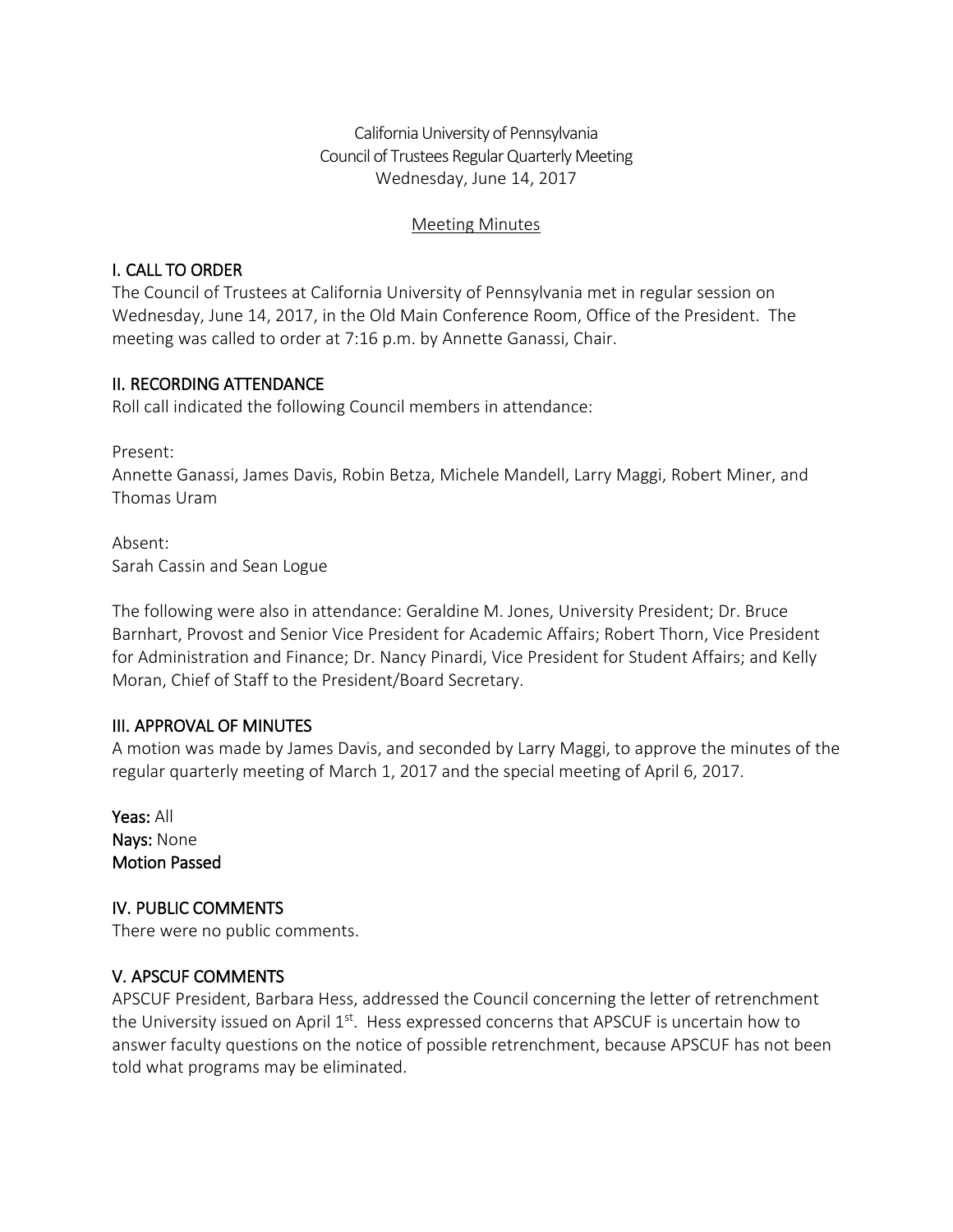### VI. CHAIRMAN'S REPORT

Chairman Ganassi informed the Council that Ellen Mari Boyle is currently in the process of being interviewed by the Board of Governors for a seat on the Council as a Student Trustee. Chairman Ganassi announced available seats on the Council of Trustees committees and asked that Trustees interested in serving on a committee contact Kelly Moran. Chairman Ganassi will present proposed assignments at the September quarterly meeting. Chairman Ganassi presented Larry Maggi with a gift to recognize and thank him for his service as Chairman of the Council of Trustees.

## VII. PACT UPDATE

Trustee Mandell reported that the 2017 Spring PASSHE PACT Conference held in very well attended and successful. Mandell thanked those who attended and noted that those who were unable to attend could review the conference material on the PACT website. The PACT Executive Board and Council Chairs will meet at Dixon University Center on July 11, 2017, for a one-day meeting. The dates and information for the Fall PACT conference will be forthcoming.

## VIII. UNIVERSITY PRESIDENT'S REPORT

President Jones recognized, thanked and congratulated former Trustee Aaron A. Walton, who recently stepped down from both the Board of Governors and the Council of Trustees in order to serve as Interim President of Cheyney University. President Jones reported that summer term enrollment was up by 2.6% compared to this time last year. Jones also reported that fall term enrollment outlook appears positive with acceptances and deposits received up 18% over last year. Jones noted that University will continue to focus on strategic enrollment initiatives and will continue to review existing programs and continue to create new programs in science, technology and other high-demand disciplines.

#### IX. COMMITTEE REPORTS

# A. Academic Affairs

Provost Barnhart provided the quarterly updated to Council.

#### 1. Informational Items

Provost reported that the University is offering 174 graduate and 136 undergraduate courses for the summer term. Provost announced that the Associate of Applied Science in Physical Therapist Assistant program received a 10-year reaccreditation by the Commission on Accreditation in Physical Therapy Education. Provost also reported that during the past quarter, five Cal U faculty members received notifications of new grant awards totaling nearly \$340,000.

#### B. Administration & Finance

Vice President Thorn provided the quarterly update to Council.

#### 1. Quarterly Contracts and Purchases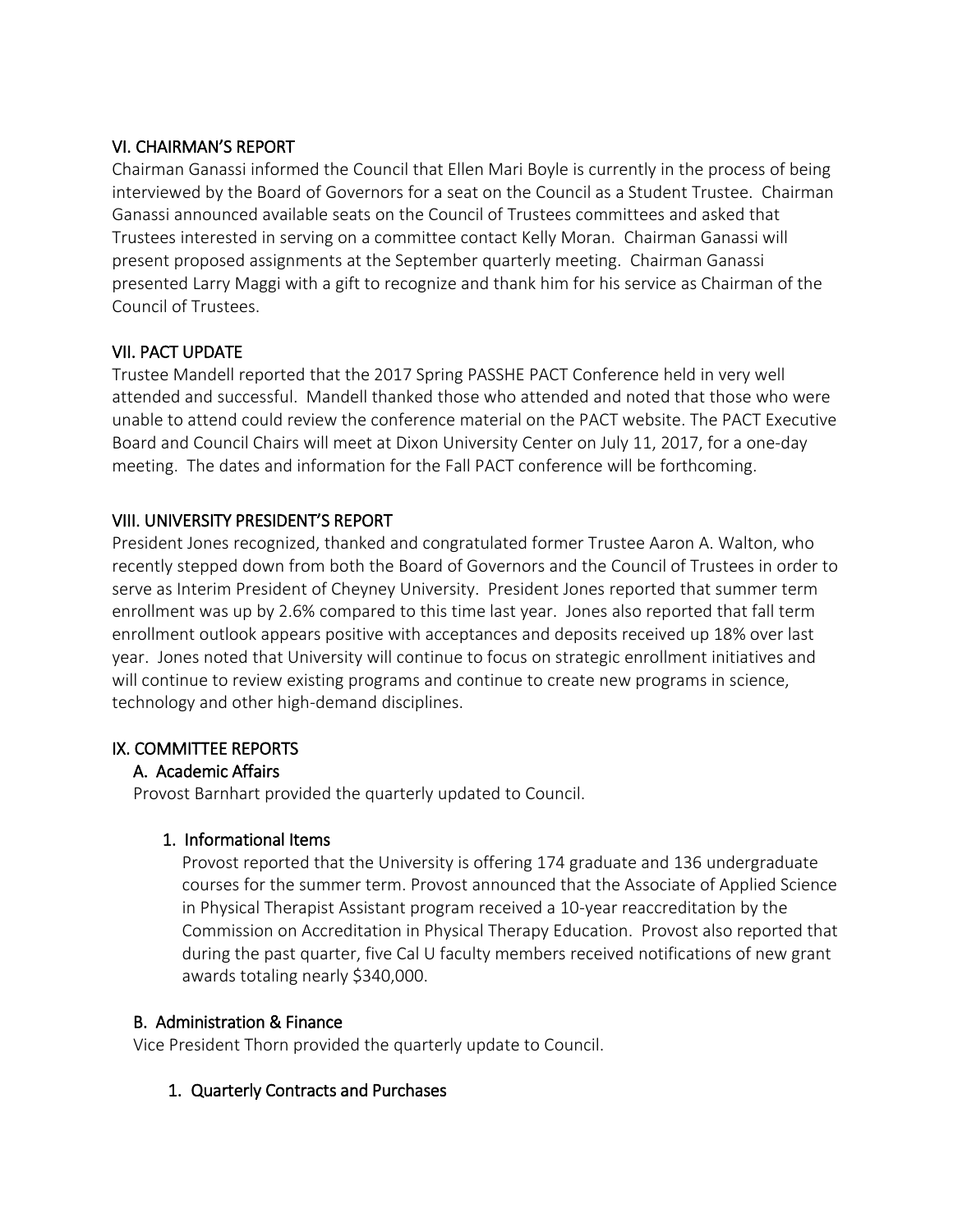A motion was made by Maggi, and seconded by Mandell, to approve the quarterly contracts and purchases negotiated or awarded by the President or her designee, as well as all contracts for consultative services for the period of January 21, 2017 through April 20, 2017.

### Yeas: All Nays: None Motion Passed

#### 2. Facilities Inspection

A motion was made by Mandell, and seconded by Betza to approve the annual inspection of facilities report that outlined the state of all University educational and general and auxiliary buildings, as well as its infrastructure.

Yeas: All Nays: None Motion Passed

## 3. University External Financial Support

A motion was made by Miner, and seconded by Davis to approve the resolution and statement certifying the University complies with Board of Governors Policy 1985-04-A.

Yeas: All Nays: None Motion Passed

# 4. 2016-2017 University Budget Update

Vice President Thorn provided reported on the 2016-2017 budget. Thorn reviewed budget scenarios and noted the campus-wide effort that trimmed the University's operational expenses by more than \$5 million during the past fiscal year, with projections for \$2.2 million in additional savings in 2017-2018. Thorn noted the \$1.9 million in costs associated with recent collective bargaining agreements, the University had to dip into its reserves to balance the 2016-2017 budget.

# D. Student Affairs

Vice President Pinardi provided the quarterly update to Council.

# 1. Informational Items

Athletic Director, Dr. Karen Hjerpe and Sports Information Director, Matt Kifer, reported on Cal U's intercollegiate athletic programs. The Vulcans produced eight All-Americans and seven Academic All-Americans in 2016-2017. Cal U student-athletes posted a cumulative 3.17 grade-point average last semester, with 179 students earning a 3.00 GPA or higher and 24 of those achieving a perfect 4.00. Cal U student-athletes also